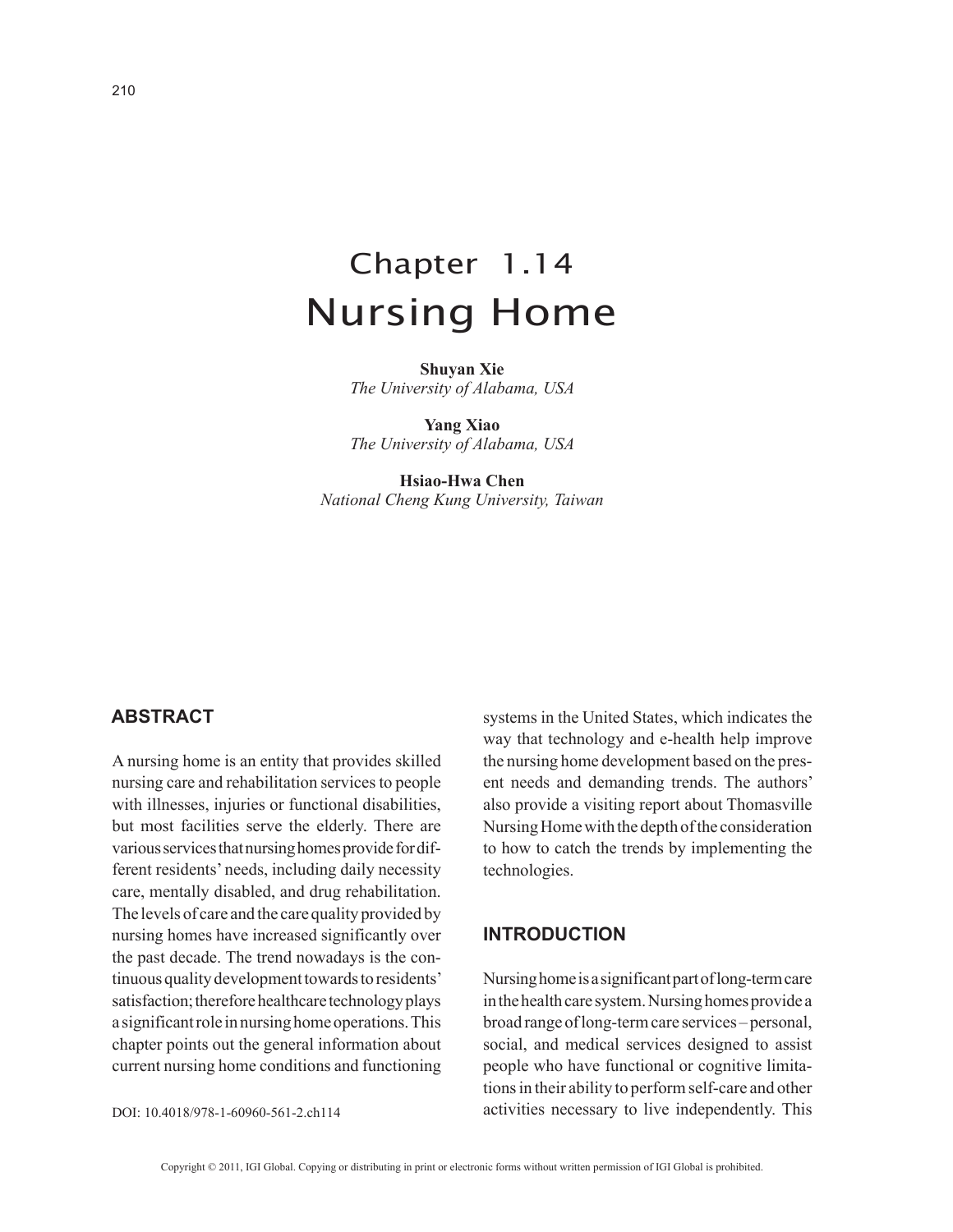survey release some information about nursing home, including general introduction of nursing homes in the United States, resident information, quality of life, services that are providing, governmental regulations, and developing trends. Objectives of this chapter are providing the broad information about current nursing homes in the United States to help understand the positive and negative situations that confront to nursing homes. Furthermore, our nursing home visiting report points out the real residents' experience and opinions on their life qualities, needs and attitudes on technologies. Based on this information we introduce more technological innovations to improve nursing home development.

## **pArt i: nursing homes in the united stAtes**

## **general information**

A nursing home, a facility for the care of individuals who do not require hospitalization and who cannot be cared for at home, is a type of care of residents. It is a place of residence of people who require constant nursing care and have significant deficiencies with activity of daily living ("Analysis of the National Nursing Home Survey (NNHS)," 2004).

People enter nursing homes for a variety of reasons. Some may enter for a brief time when they leave the hospital because they need subacute care, such as skilled nursing care, medical services, and therapies ("Analysis of the National Nursing Home Survey (NNHS)," 2004). Others, however, need long-term care (LTC). LTC is generally defined as a broad range of personal, social, and medical services that assist people who have functional or cognitive limitations in their ability to perform self-care and other activities necessary to live independently ("Analysis of the National Nursing Home Survey (NNHS)," 2004).

In the United States, nursing homes are required to have a licensed nurse on duty 24 hours a day, and during at least one shift each day, one of those nurses must be a Register Nurse ("Analysis of the National Nursing Home Survey (NNHS)," 2004). A registered nurse (RN) is a health care professional responsible for implementing the practice of nursing in concert with other health care professionals. Registered nurses work as patient advocates for the care and recovery of the sick and maintenance of the health ("Nursing Facts: Today's Registered Nurse - Numbers and Demographics," 2006).

In April, 2005 there were a total of 16,094 nursing homes in the United States. Some states having nursing homes that are called nursing facilities (NF), which do not have beds certified for Medicare patients, but can only treat patients whose payments sources is Private Payment, Private Insurance or Medicaid ("Medical & You handbook," 2008). Medicare is a social insurance program administered by the United States government, providing health insurance coverage to people who are aged 65 and over, or who meet other special criteria (Castle, 2008). Medicaid is the United States health program for eligible individuals and families with low incomes and resources. It is a means-tested program that is jointly funded by the states and federal government, and is managed by the states. Among the groups of people served by Medicaid are eligible low-income parents, children, seniors, and people with disabilities. Being poor, or even very poor, does not necessarily qualify an individual for Medicaid ("Overview Medicaid Program: General Information," 2006).

## **services**

## Baseline Services

Those services included in the daily rate. The following basic services should be made available to all the residents: